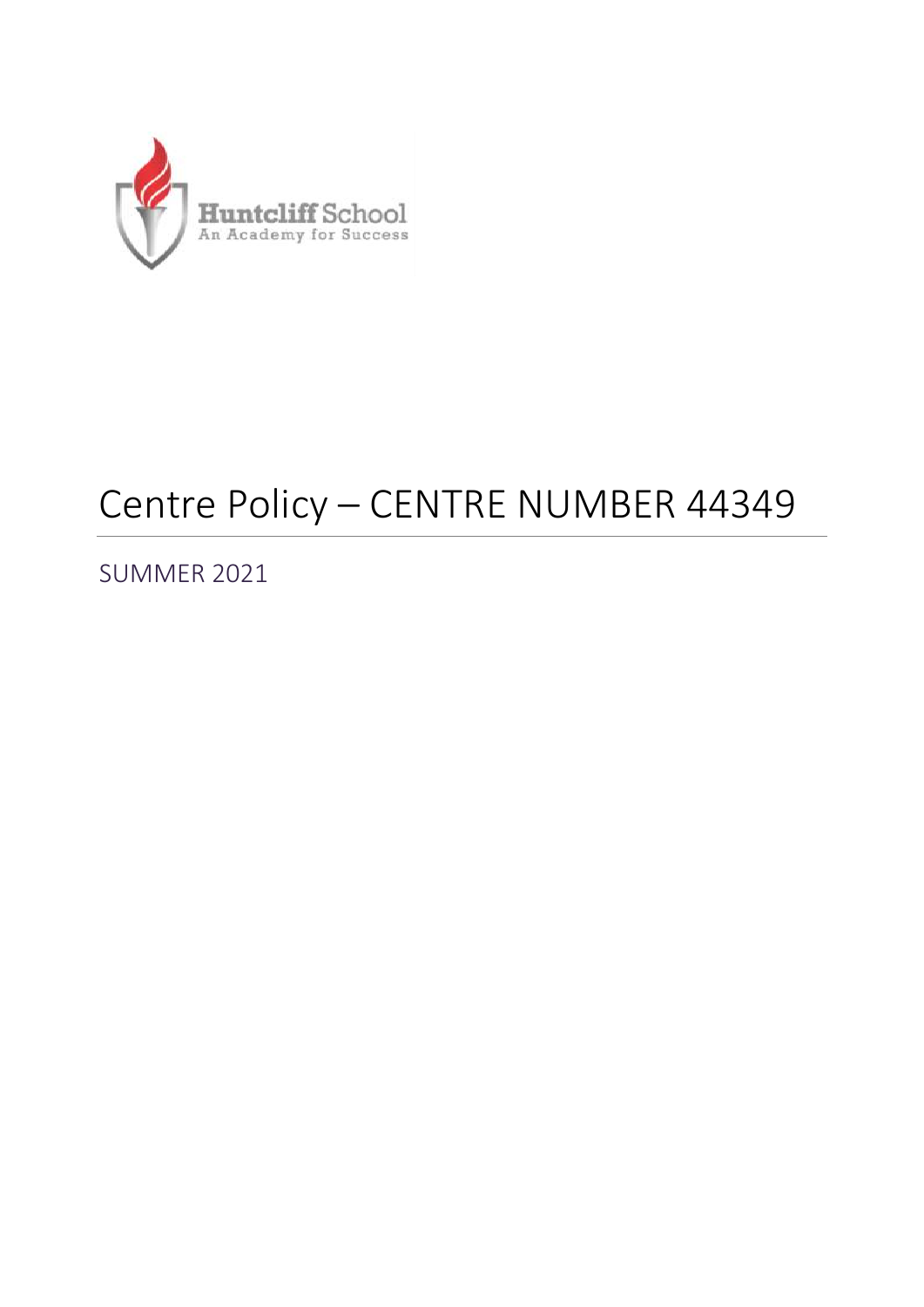## Centre Policy for determining teacher assessed grades in summer 2021

### Background

This policy takes account of the guidance provided in the document: *JCQ Guidance on the determination of grades for A/AS Levels and GCSEs for summer 2021*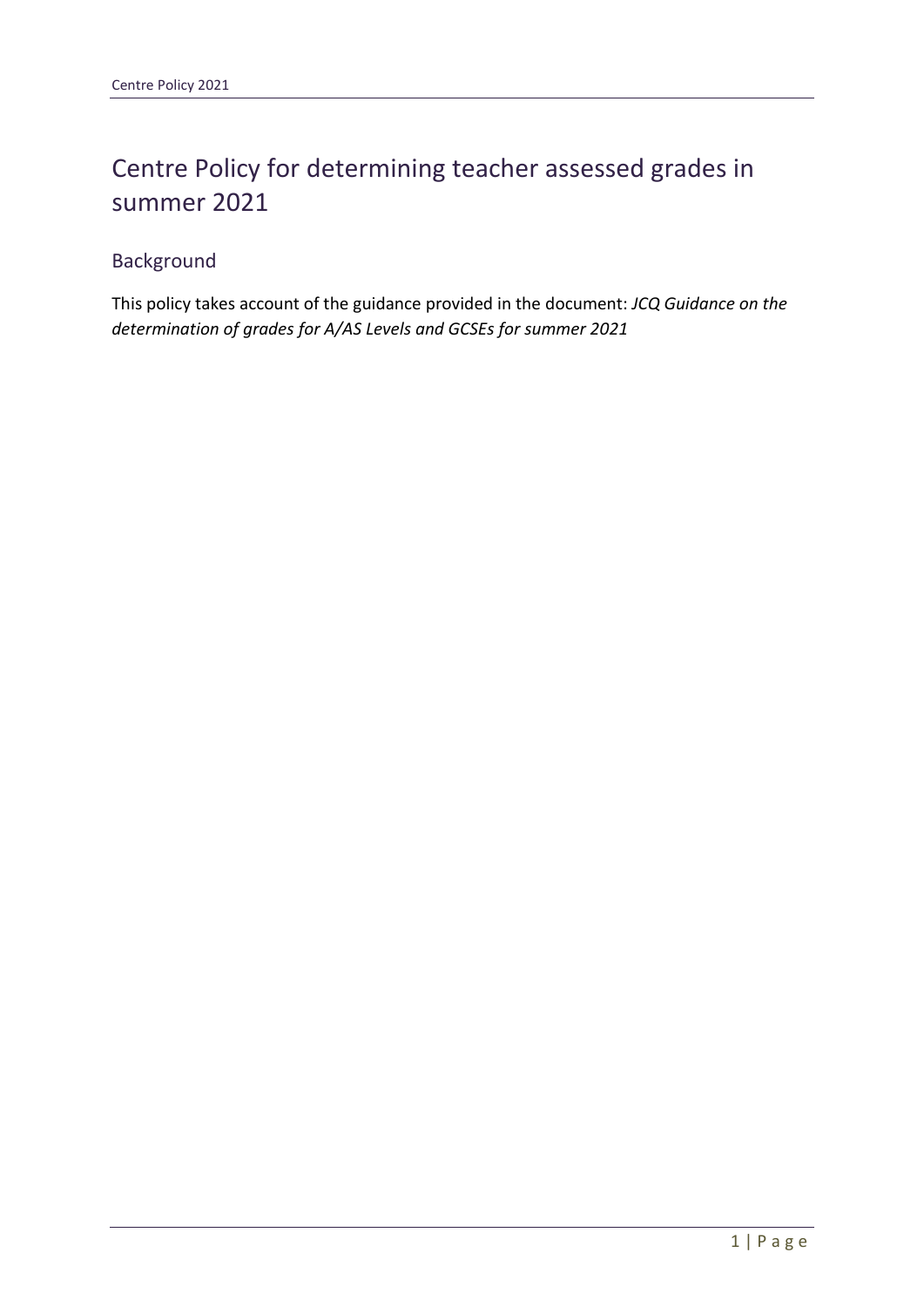# Centre Policy for determining teacher assessed grades – summer 2021: Huntcliff School

### Statement of intent

This section outlines the purpose of this document in relation to our centre.

### **Statement of Intent**

This section provides details of the purpose of this document, as appropriate to our centre:

The purpose of this policy is:

- To ensure that teacher assessed grades are determined fairly, consistently, free from bias and effectively within and across departments.
- To ensure the operation of effective processes with clear guidelines and support for staff.
- To ensure that all staff involved in the processes clearly understand their roles and responsibilities.
- To support teachers to take evidence-based decisions in line with Joint Council for Qualifications guidance.
- To ensure the consideration of historical centre data in the process, and the appropriate decision making in respect of, teacher assessed grades.
- To support a high standard of internal quality assurance in the allocation of teacher assessed grades.
- To support appropriate external verification.
- To support our centre in meeting its obligations in relation to equality legislation.
- To ensure our centre meets all requirements set out by the Department of Education, Ofqual, the Joint Council for Qualifications and awarding organisations for summer 2021 qualifications.
- To ensure the process for communicating to candidates and their parents/carers how they will be assessed is clear, in order to give confidence.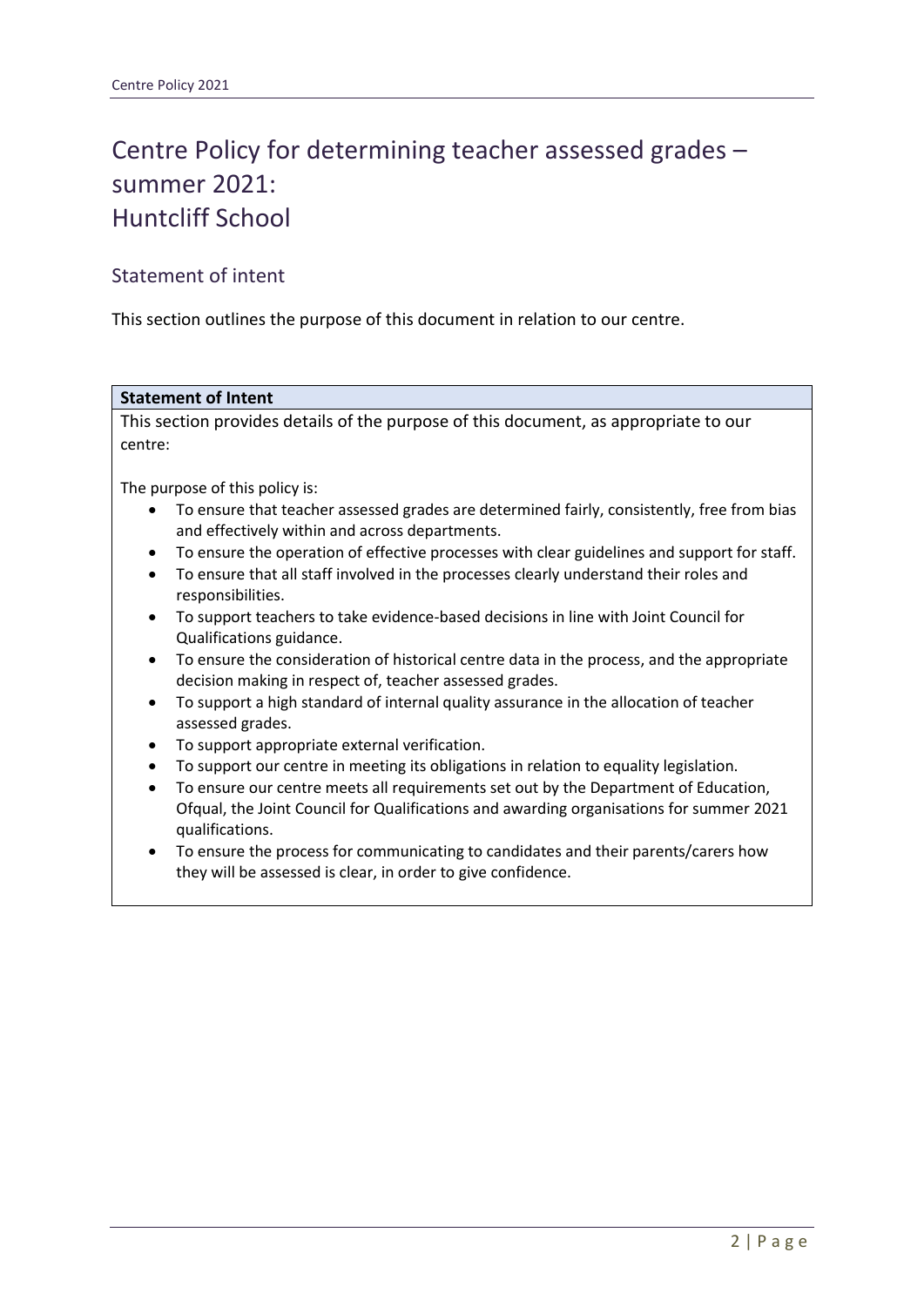### Roles and responsibilities

This section of our Centre Policy outlines the personnel in our centre who have specific roles and responsibilities in the process of determining teacher assessed grades this year.

#### **Roles and Responsibilities**

This section gives details of the roles and responsibilities within our centre:

#### **Head of centre**

- Our Head of Centre will be responsible for approving our policy for determining teacher assessed grades.
- Our Head of Centre has overall responsibility for the school as an examinations centre and will ensure that clear roles and responsibilities of all staff are defined.
- Our Head of Centre will confirm that teacher assessed grade decisions represent the academic judgement made by teachers and that the checks in place ensure these align with the guidance on standards provided by awarding organisations.
- Our Head of Centre will ensure a robust internal quality assurance process has been produced and signed-off in advance of results being submitted.

#### **Senior Leadership Team**

Our Senior Leadership Team will:

- Will lead staff CPD to ensure that all TAGs are accurate, reliable and valid.
- Produce an assessment calendar that permits sufficient time and opportunity for subjects to evidence and produce valid TAGs.
- Give time to subjects for planning and internal standardisation activities.
- Ensure that all subjects link with another school for external standardisation.
- Benchmark subject performance against previous years.
- Meet with subject leaders to scrutinise the grades in relation to the evidence of progress over time and subject performance in previous years.
- 'Sign off' the grades as accurate, relaibale and valid after scrutiny (headteacher).
- Quality assure the process as described below.
- Support subjects as and when required with any external sampling activities that may be coordinated by the exam boards.

#### **Subject leaders**

Our Subject leaders will:

- Provide training and support to our other staff.
- Support the Head of Centre in the quality assurance of the final teacher assessed grades.
- Ensure an effective approach within and across departments and authenticating the preliminary outcome from single teacher subjects.
- Be responsible for ensuring staff have a clear understanding of the internal and external quality assurance processes and their role within it.
- Ensure that all teachers within their department make consistent judgements about student evidence in deriving a grade.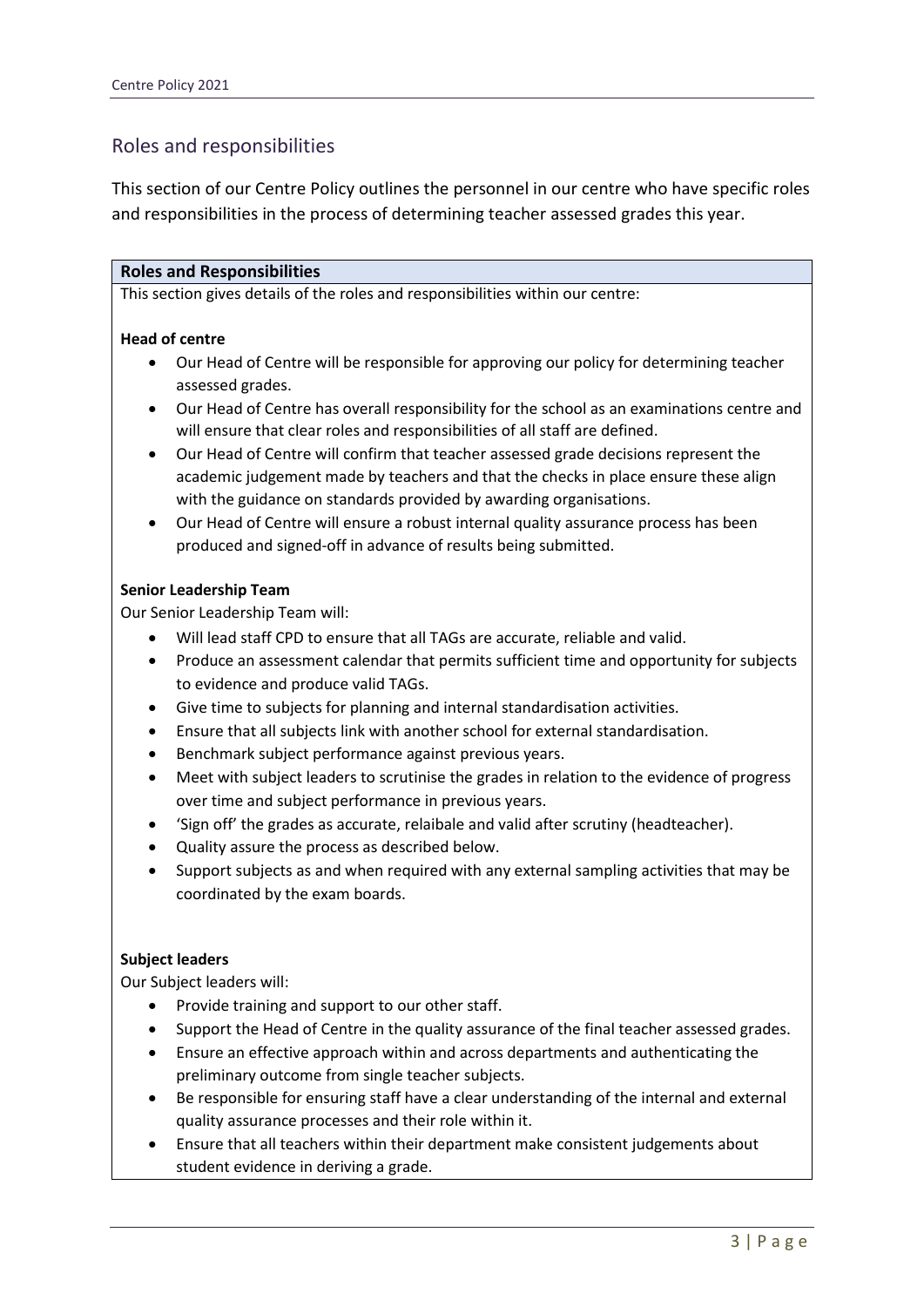- Ensure all staff conduct assessments under the appropriate levels of control with reference to guidance provided by the Joint Council for Qualifications.
- Ensure teachers have the information required to make accurate and fair judgments.
- Ensure that a Head of Department Checklist is completed for each qualification that they are submitting.
- Develop an assessment plan / roadmap that will ensure that pupils are assessed fairly and accurately and that will ensure that high-quality evidence will be used to formulate final teacher assessed grades.
- Produce an Assessment Record for each subject cohort that includes the nature of the assessment evidence being used, the level of control for assessments considered and any other evidence that explains the determination of the final teacher assessed grades. Any necessary variations for individual students will also be recorded.
- Ensure that all SEND access arrangements are in place so that pupils can achieve their potential in assessment activities that will contribute to the TAG.
- Choose assessment activities that will bring about valid overall grades.
- Record all decisions made and actions taken in the production of accurate, reliable and valid TAGs.
- Coordinate standardisation activities, both internal and external, to ensure the reliability of the TAGs.
- Attend a meeting with SLT in which the evidence is scrutinised.
- Benchmark the current cohort's TAGs against previous subject performance.
- Be responsible for the accurate and secure filing and storage of assesssment evidence in conjunction with the exams officer.
- Cooperate fully with any external smapling activities that are coordinated by the exams boards.
- Cooperate fully with the appeals process.

#### **Subject teachers**

Our teachers will:

- Ensure they conduct assessments under our centre's appropriate levels of control and have sufficient evidence, in line with this Centre Policy and guidance from the Joint Council for Qualifications, to provide teacher assessed grades for each student they have entered for a qualification.
- Ensure that the teacher assessed grade they assign to each student is a fair, valid and reliable reflection of the assessed evidence available for each student.
- Make judgements based on what each student has been taught and what they have been assessed on, as outlined in the section on grading in the main JCQ guidance**.**
- Securely store and be able to retrieve sufficient evidence to justify their decisions.
- Follow the assessment roadmap and complete all learning and assessment activities to ensure accurate, reliable and valid grades are awarded.
- Always inform pupils when a piece of work will contribute to the overall final TAG.
- Use only the assessment tasks as agreed and determined by the department.
- Assess all work produced to an exam level using exam level mark schemes that are used across the department.
- Populate the class tracker.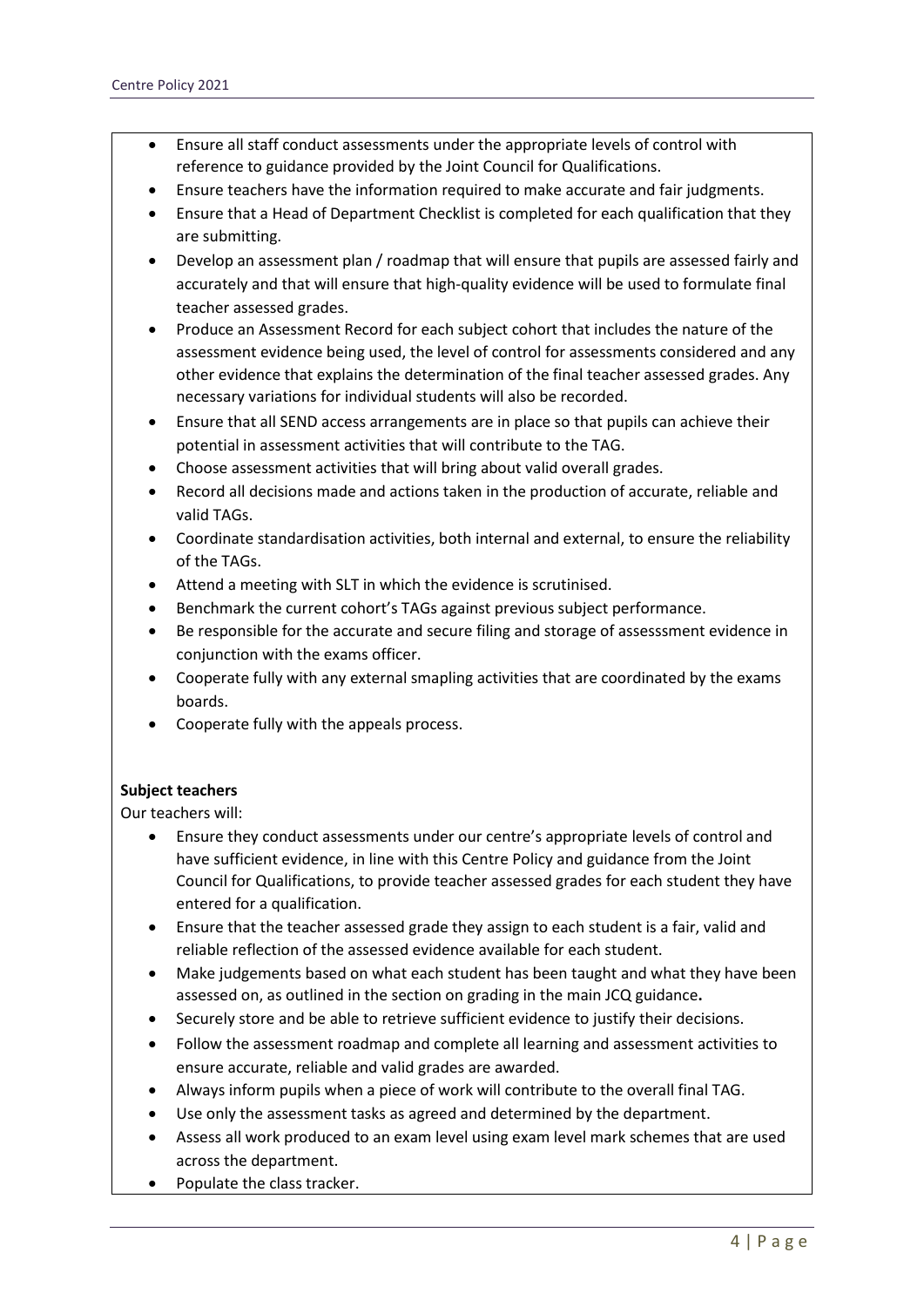- Ensure that all assessment work is kept in a pupil folder in a secure location in school.
- Contribute fully to internal and external standardisation activities as determined by the Head of Subject.
- Cooperate fully with any external smapling activities that are coordinated by the exams boards.
- Cooperate fully with the apeals process.

#### **SENCo**

Our SENCo will;

• Coordinate and ensure that all access arrangements and addtional support is in place for pupils who need it to achieve their potential in TAG assessment activities.

#### **Examinations Officer**

Our Examinations Officer will:

- Be responsible for the administration of our final teacher assessed grades and for managing the post-results services.
- Ensure that all assessment evidence that is used to formulate the TAG is kept in a secure location in school.
- Coordinate the appeals process.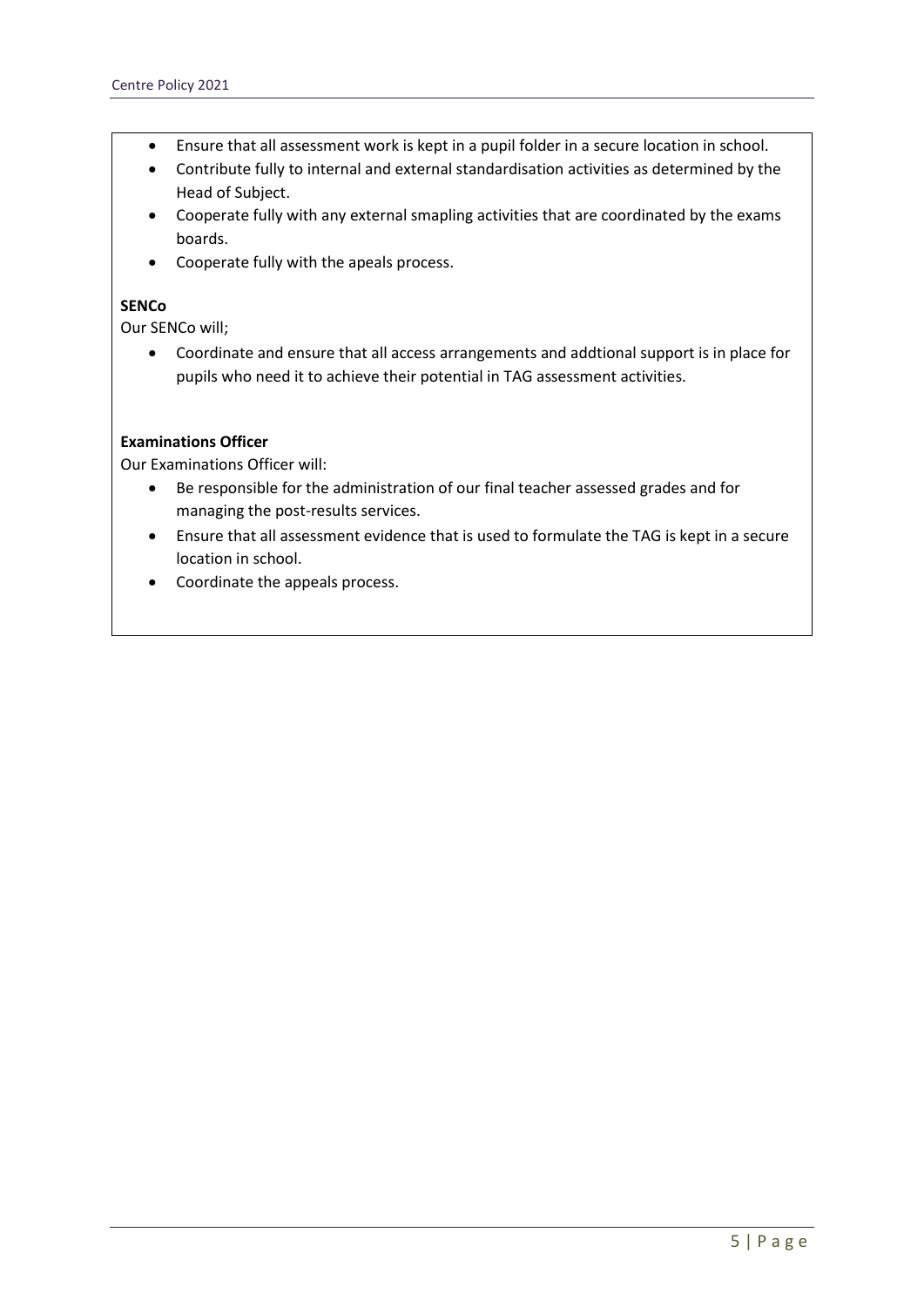### Training, support and guidance

This section of our Centre Policy outlines the training, support and guidance that our centre will provide to those determining teacher assessed grades this year.

#### **Training**

This section provides details of the approach our centre will take to training, support and guidance in determining teacher assessed grades this year

• All teachers will be trained to help achieve consistency and fairness to all students.

#### **Support for Newly Qualified Teachers and teachers less familiar with assessment**

This section provides details of our approach to training, support and guidance for newly qualified teachers and teachers less familiar with assessment

- We will provide mentoring from experienced teachers to NQTs and teachers less familiar with assessment.
- We will put in place additional internal reviews of teacher assessed grades for NQTs and other teachers as appropriate.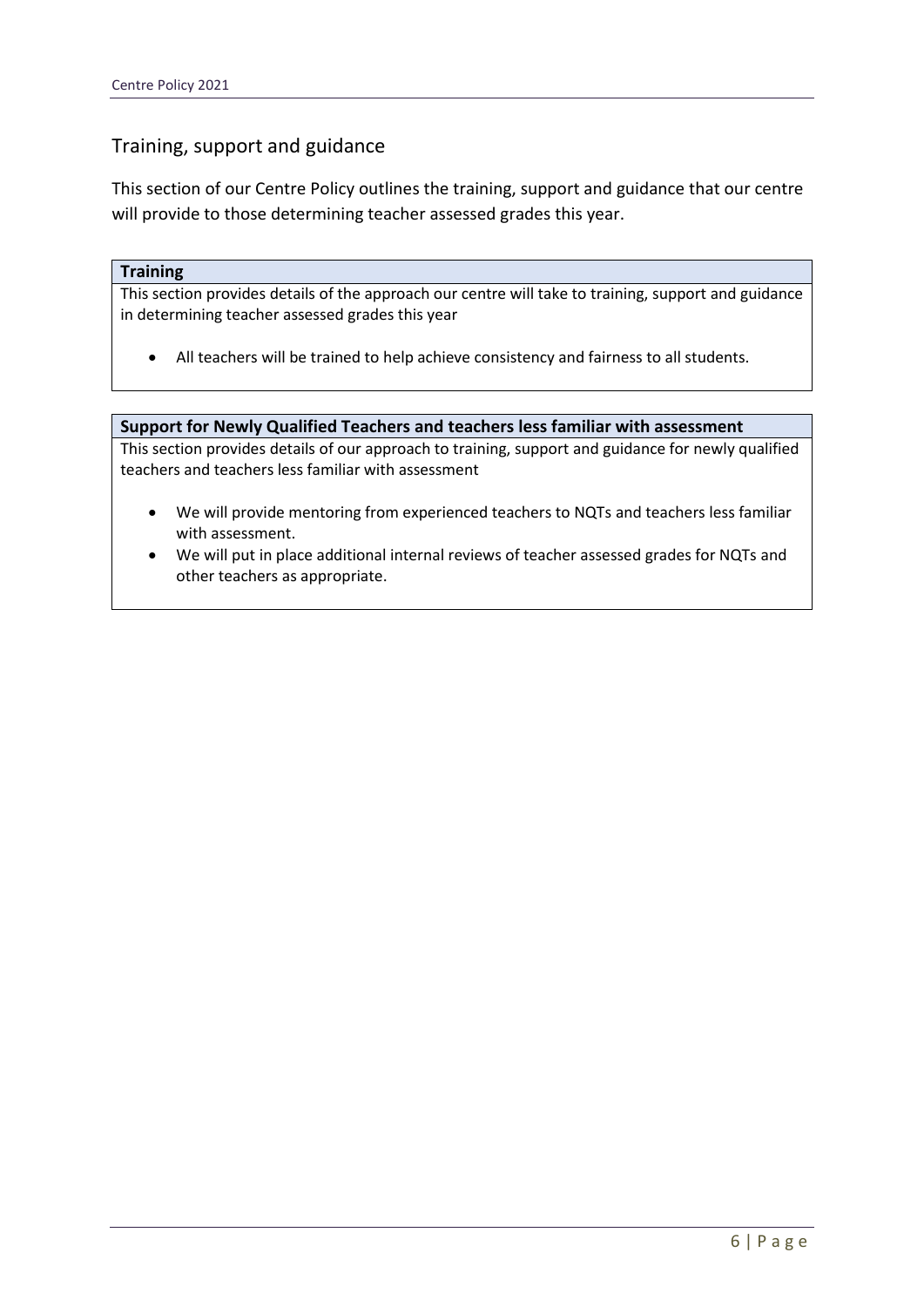### Use of appropriate evidence

This section of our Centre Policy indicates how our centre will give due regard to the section in the JCQ guidance entitled: *Guidance on grading for teachers*.

| A. Use of evidence                                                                                                                                                                                                                                                                                                                                                                                                                                                                                                                                                                                                                                                                                                                                                                                                                                                                                                                                                                                                                                                                                                                                                                                                                                                                                                           |  |  |
|------------------------------------------------------------------------------------------------------------------------------------------------------------------------------------------------------------------------------------------------------------------------------------------------------------------------------------------------------------------------------------------------------------------------------------------------------------------------------------------------------------------------------------------------------------------------------------------------------------------------------------------------------------------------------------------------------------------------------------------------------------------------------------------------------------------------------------------------------------------------------------------------------------------------------------------------------------------------------------------------------------------------------------------------------------------------------------------------------------------------------------------------------------------------------------------------------------------------------------------------------------------------------------------------------------------------------|--|--|
| This section gives details in relation to our use of evidence.                                                                                                                                                                                                                                                                                                                                                                                                                                                                                                                                                                                                                                                                                                                                                                                                                                                                                                                                                                                                                                                                                                                                                                                                                                                               |  |  |
| Teachers making judgements will have regard to the Ofqual Head of Centre guidance on<br>$\bullet$<br>recommended evidence, and further guidance provided by awarding organisations.<br>All candidate evidence used to determine teacher assessed grades, and associated<br>$\bullet$<br>documentation, will be retained and made available for the purposes of external quality<br>assurance and appeals.<br>We will be using student work produced in response to assessment materials provided by<br>$\bullet$<br>our awarding organisation(s), including groups of questions, past papers or similar<br>materials such as practice or sample papers.<br>We will use non-exam assessment work (often referred to as coursework), even if this has<br>$\bullet$<br>not been fully completed.<br>We will use student work produced in centre-devised tasks that reflect the specification,<br>$\bullet$<br>that follow the same format as awarding organisation materials, and have been marked in<br>a way that reflects awarding organisation mark schemes.<br>We will use internal tests taken by pupils.<br>$\bullet$<br>Where applicable, we will use mock exams taken over the course of study.<br>$\bullet$<br>We will use records of a student's capability and performance over the course of study in<br>$\bullet$ |  |  |
| performance-based subjects such as music and performing arts.                                                                                                                                                                                                                                                                                                                                                                                                                                                                                                                                                                                                                                                                                                                                                                                                                                                                                                                                                                                                                                                                                                                                                                                                                                                                |  |  |
| We provide further detail in the following areas:                                                                                                                                                                                                                                                                                                                                                                                                                                                                                                                                                                                                                                                                                                                                                                                                                                                                                                                                                                                                                                                                                                                                                                                                                                                                            |  |  |
| <b>Additional Assessment Materials</b><br>[For example, when AAM is used:]                                                                                                                                                                                                                                                                                                                                                                                                                                                                                                                                                                                                                                                                                                                                                                                                                                                                                                                                                                                                                                                                                                                                                                                                                                                   |  |  |
| We will use additional assessment materials to give students the opportunity to show<br>what they know, understand or can do in an area of content that has been taught but not<br>yet assessed.                                                                                                                                                                                                                                                                                                                                                                                                                                                                                                                                                                                                                                                                                                                                                                                                                                                                                                                                                                                                                                                                                                                             |  |  |
| We will use additional assessment materials to give students an opportunity to show<br>$\bullet$<br>improvement, for example, to validate or replace an existing piece of evidence.                                                                                                                                                                                                                                                                                                                                                                                                                                                                                                                                                                                                                                                                                                                                                                                                                                                                                                                                                                                                                                                                                                                                          |  |  |
| We will use additional assessment materials to support consistency of judgement<br>$\bullet$<br>between teachers or classes by giving everyone the same task to complete.                                                                                                                                                                                                                                                                                                                                                                                                                                                                                                                                                                                                                                                                                                                                                                                                                                                                                                                                                                                                                                                                                                                                                    |  |  |
| We will combine and/or remove elements of questions where, for example, a multi-part<br>$\bullet$<br>question includes a part which focuses on an element of the specification that hasn't been<br>taught.                                                                                                                                                                                                                                                                                                                                                                                                                                                                                                                                                                                                                                                                                                                                                                                                                                                                                                                                                                                                                                                                                                                   |  |  |
|                                                                                                                                                                                                                                                                                                                                                                                                                                                                                                                                                                                                                                                                                                                                                                                                                                                                                                                                                                                                                                                                                                                                                                                                                                                                                                                              |  |  |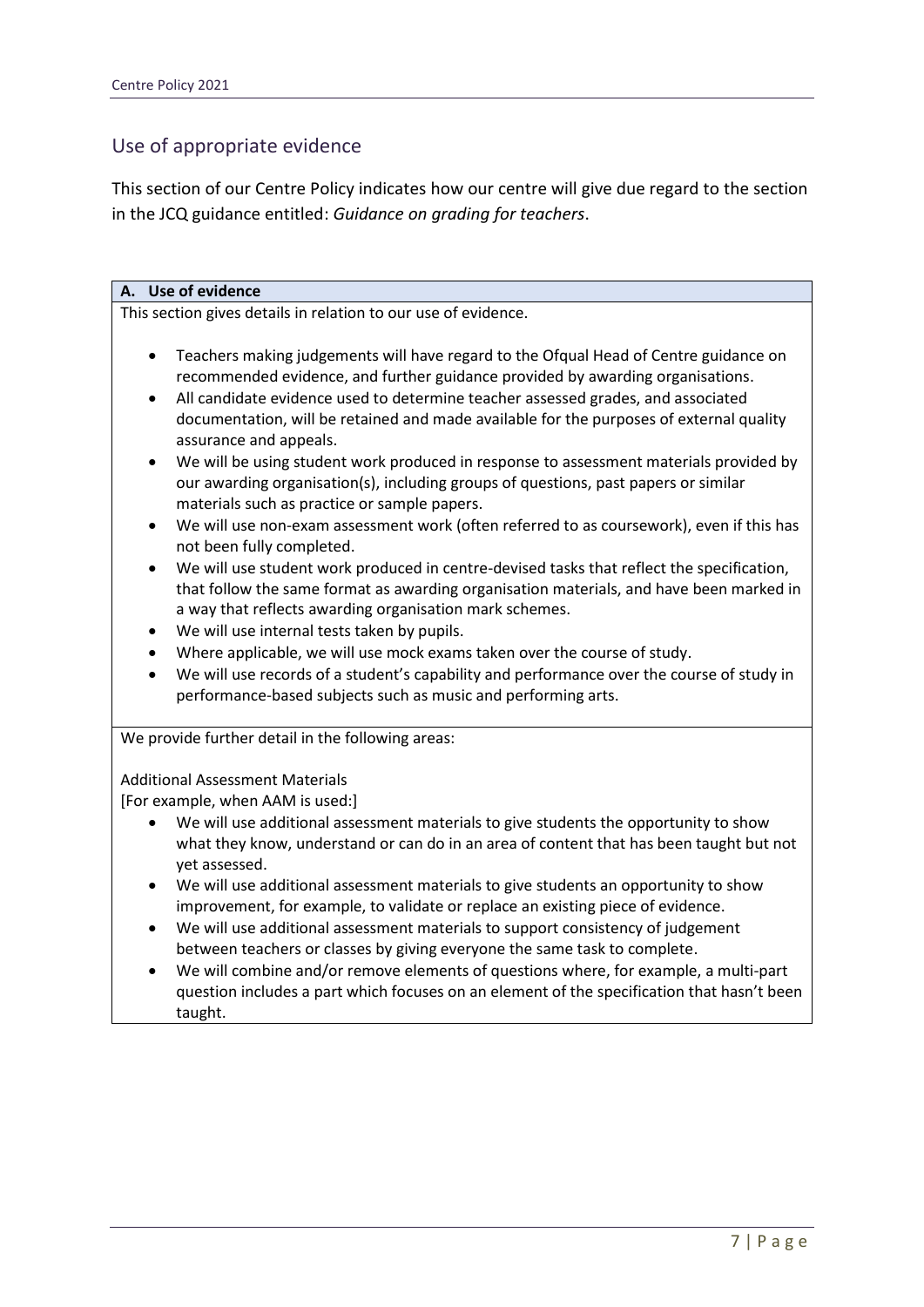Our centre will ensure the appropriateness of evidence and balance of evidence in arriving at grades in the following ways:

- We will consider the level of control under which an assessment was completed, for example, whether the evidence was produced under high control and under supervision or at home.
- We will give greater weighting to evidence that is produced towards the end of the course as this gives a more accurate picture of the pupils' capability at the end of Year 11.
- We will ensure that we are able to authenticate the work as the student's own, especially where that work was not completed within the school or college.
- We will consider the specification and assessment objective coverage of the assessment.
- We will consider the depth and breadth of knowledge, understanding and skills assessed, especially higher order skills within individual assessments.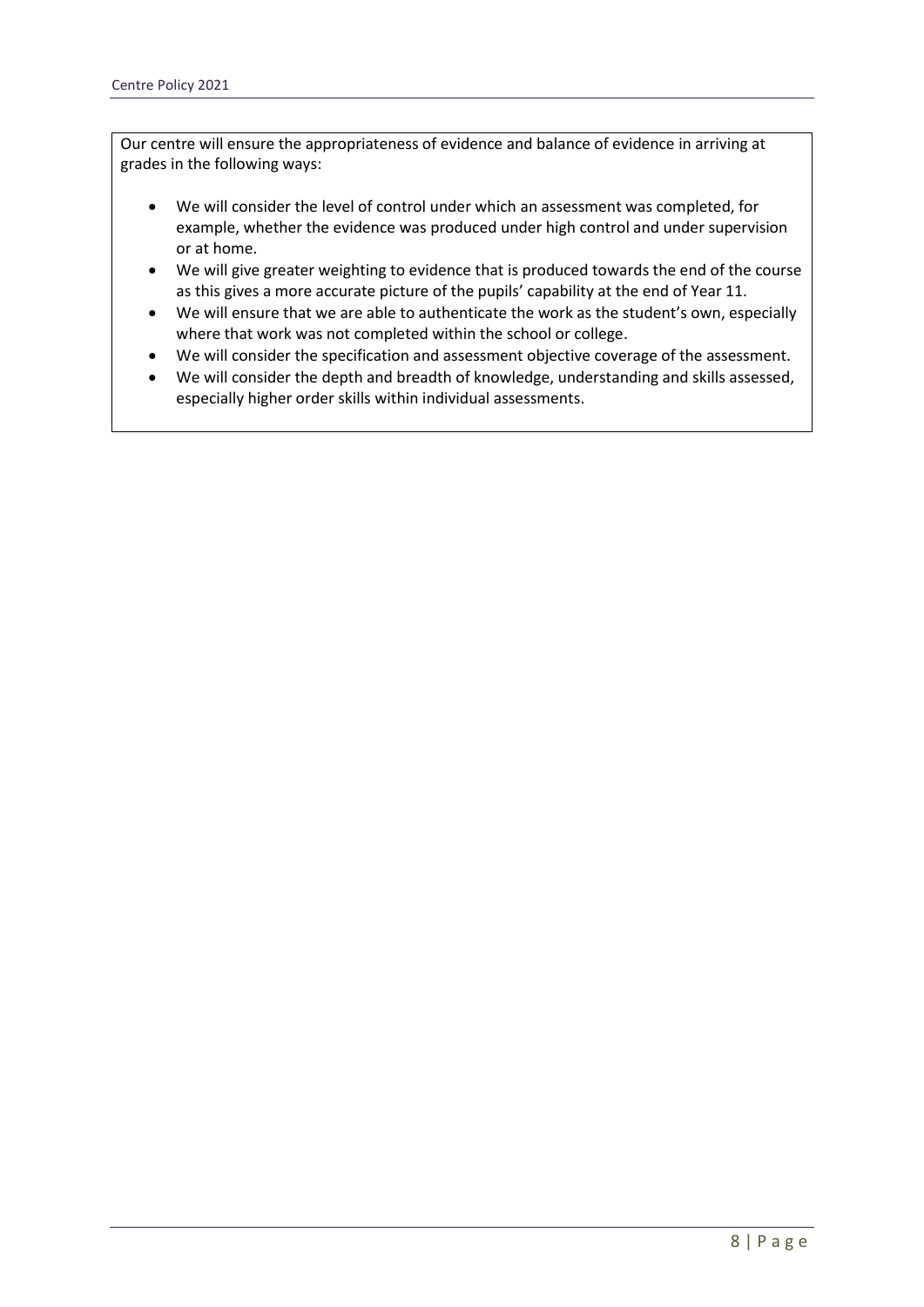### Determining teacher assessed grades

*This section of our Centre Policy outlines the approach our centre will take to awarding teacher assessed grades.*

#### **Awarding teacher assessed grades based on evidence**

We give details here of our centre's approach to awarding teacher assessed grades.

- Our teachers will determine grades based on evidence which is commensurate with the standard at which a student is performing, i.e. their demonstrated knowledge, understanding and skills across the content of the course they have been taught.
- Our teachers will record how the evidence was used to arrive at a fair and objective grade, which is free from bias.
- Our teachers will produce an Assessment Record for each subject cohort and will share this with their Head of Department. Any necessary variations for individual students will also be shared.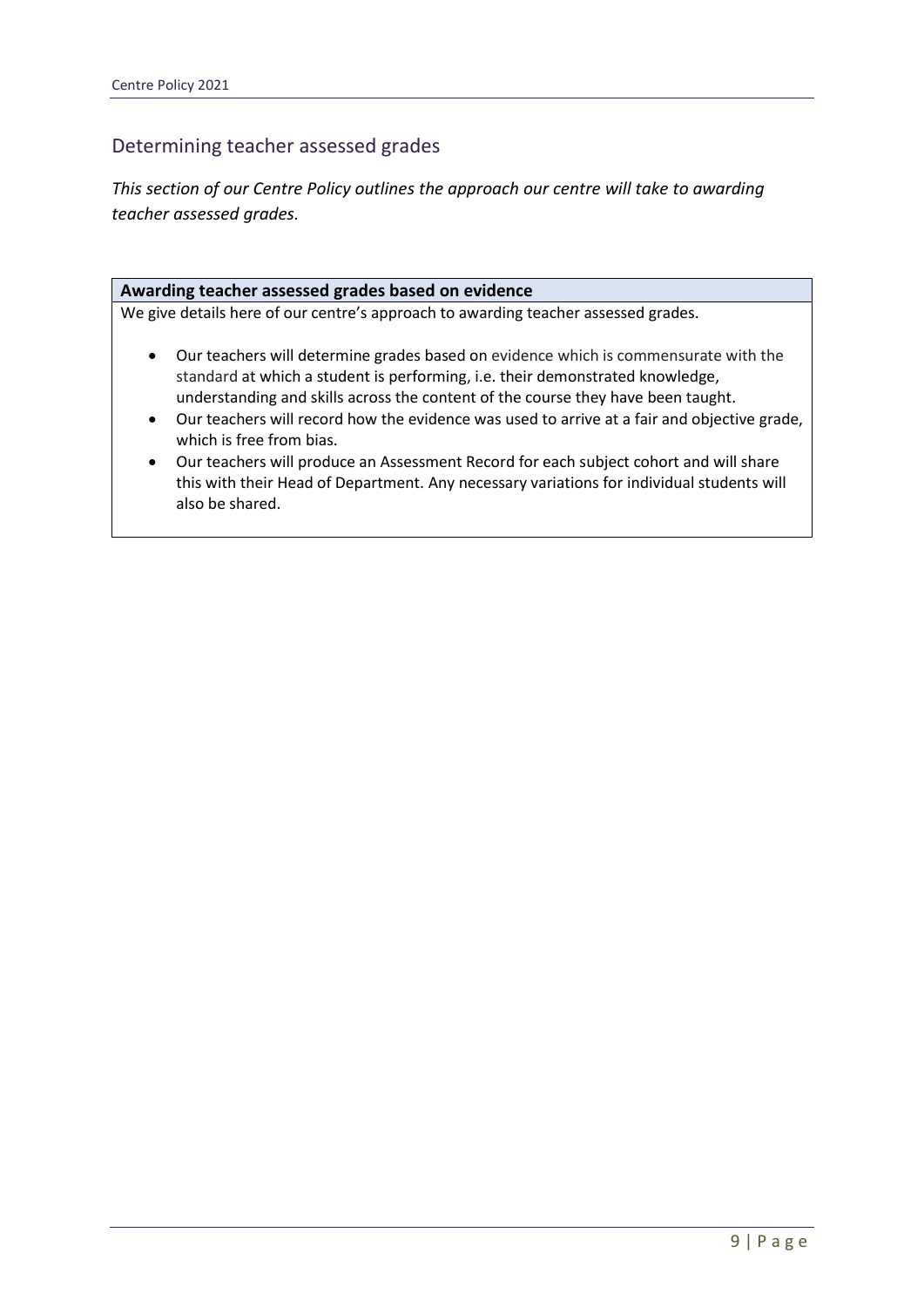### Internal and external quality assurance

This section of our Centre Policy outlines the approach our centre will take to ensure internal and external standardisation of teacher assessed grades, to ensure consistency, fairness and objectivity of decisions.

### *Head of Centre Internal and external Quality Assurance and Declaration*

| This section gives details of our approach to internal standardisation, within and across subject<br>departments.                                               |
|-----------------------------------------------------------------------------------------------------------------------------------------------------------------|
|                                                                                                                                                                 |
|                                                                                                                                                                 |
|                                                                                                                                                                 |
| We will ensure that all teachers involved in deriving teacher assessed grades read and                                                                          |
| understand this Centre Policy document.                                                                                                                         |
| In subjects where there is more than one teacher and/or class in the department, we will<br>$\bullet$                                                           |
| ensure that our centre carries out an internal standardisation process.                                                                                         |
| We will ensure that all teachers are provided with training and support to ensure they                                                                          |
| take a consistent approach to:                                                                                                                                  |
| Arriving at teacher assessed grades<br>$\circ$                                                                                                                  |
| Marking of evidence<br>$\circ$                                                                                                                                  |
| Reaching a holistic grading decision<br>$\circ$                                                                                                                 |
| Applying the use of grading support and documentation<br>$\circ$                                                                                                |
| We will conduct internal standardisation across all grades.                                                                                                     |
| We will ensure that the Assessment Record will form the basis of internal standardisation                                                                       |
| and discussions across teachers to agree the awarding of teacher assessed grades.                                                                               |
| Where necessary, we will review and reflect on individual grading decisions to ensure<br>$\bullet$                                                              |
| alignment with the standards as outlined by our awarding organisation(s).                                                                                       |
| Where appropriate, we will amend individual grade decisions to ensure alignment with<br>$\bullet$<br>the standards as outlined by our awarding organisation(s). |
| Where there is only one teacher involved in marking assessments and determining<br>$\bullet$                                                                    |
| grades, then the output of this activity will be reviewed by an appropriate member of staff                                                                     |
| within the centre.                                                                                                                                              |
| In respect of equality legislation, we will consider the range of evidence for students of<br>$\bullet$                                                         |
| different protected characteristics that are included in our internal standardisation.                                                                          |
| We will require our subjects to link with other schools to standardise and to quality assure<br>$\bullet$                                                       |
| the accuracy of our marking.                                                                                                                                    |
|                                                                                                                                                                 |
|                                                                                                                                                                 |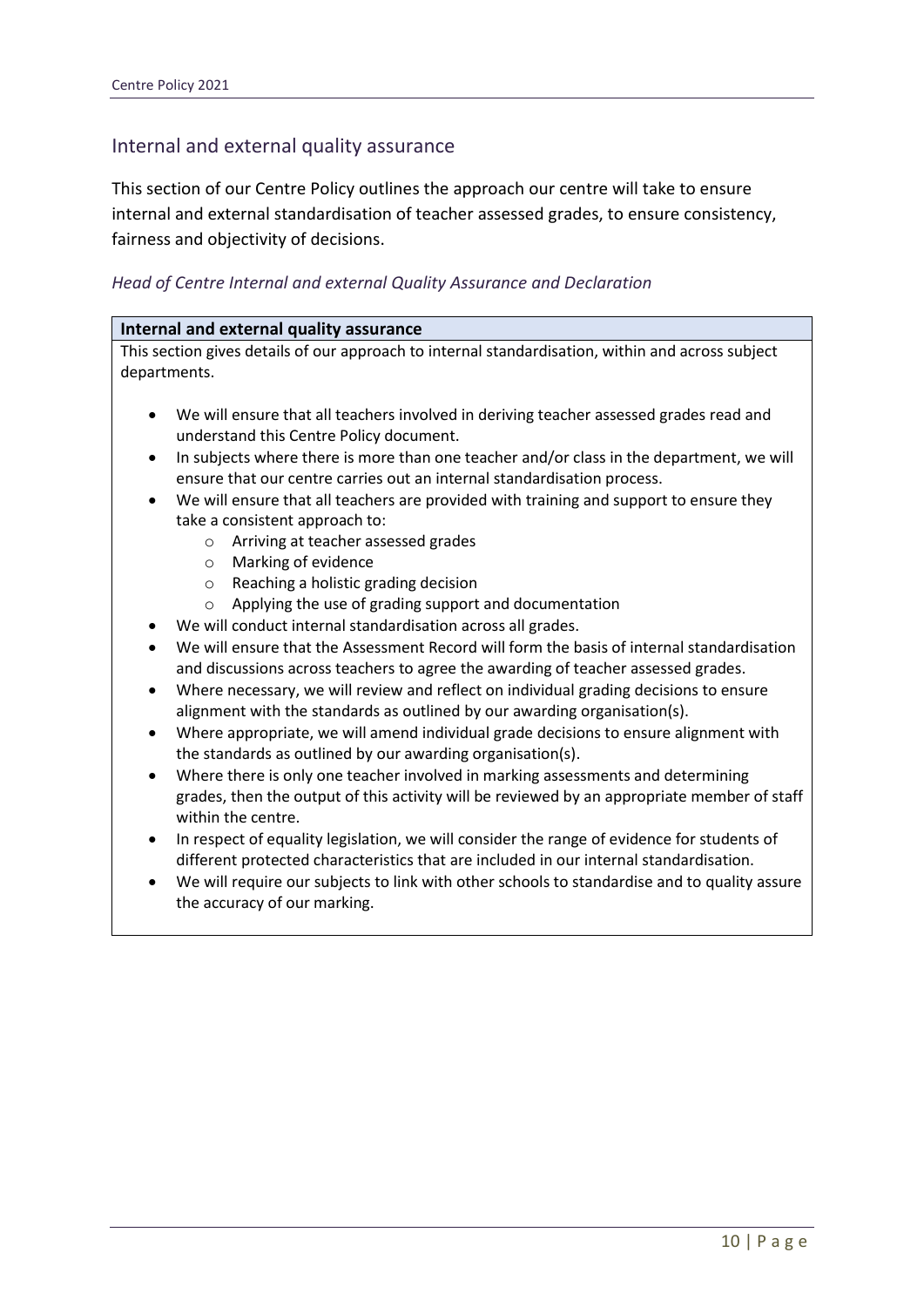### Comparison of teacher assessed grades to results for previous cohorts

This section of our Centre Policy outlines the approach we will take to compare our teacher assessed grades in 2021 with results from previous cohorts.

**Comparison of Teacher Assessed Grades to results for previous cohorts**

This section gives details of our internal process to ensure a comparison of teacher assessed grades at qualification level to results for previous cohorts in our centre taking the same qualification.

- We will submit our teacher assessed grades to the FFT results service to enable comparisons to take place.
- We will discuss the comparisons during head of subject-SLT meetings scheduled for  $10^{th}$ and  $11<sup>th</sup>$  June 2021.
- We will consider the size and relative ability profile of our cohort from year to year.
- We will consider the stability of our centre's overall grade outcomes from year to year.
- We will consider both subject and centre level variation in our outcomes during the internal quality assurance process.
- We will prepare a succinct narrative on the outcomes of the review against historic data which, in the event of significant divergence from the qualifications-levels profiles attained in previous examined years, which address the reasons for this divergence. This commentary will be available for subsequent review during the QA process.

This section gives details of the approach our centre will follow if our initial teacher assessed grades for a qualification are viewed as overly lenient or harsh compared to results in previous years.

- We will compile historical data giving appropriate regard to potential mixtures of A\*-G and 9-1 grades in GCSEs. Where required, we will use the Ofqual guidance to convert legacy grades into the new 9 to 1 scale.
- We will bring together other data sources that will help to quality assure the grades we intend to award in 2021.

This section gives details of changes in our cohorts that need to be reflected in our comparisons.

[For example:]

• We will omit subjects that we no longer offer from the historical data.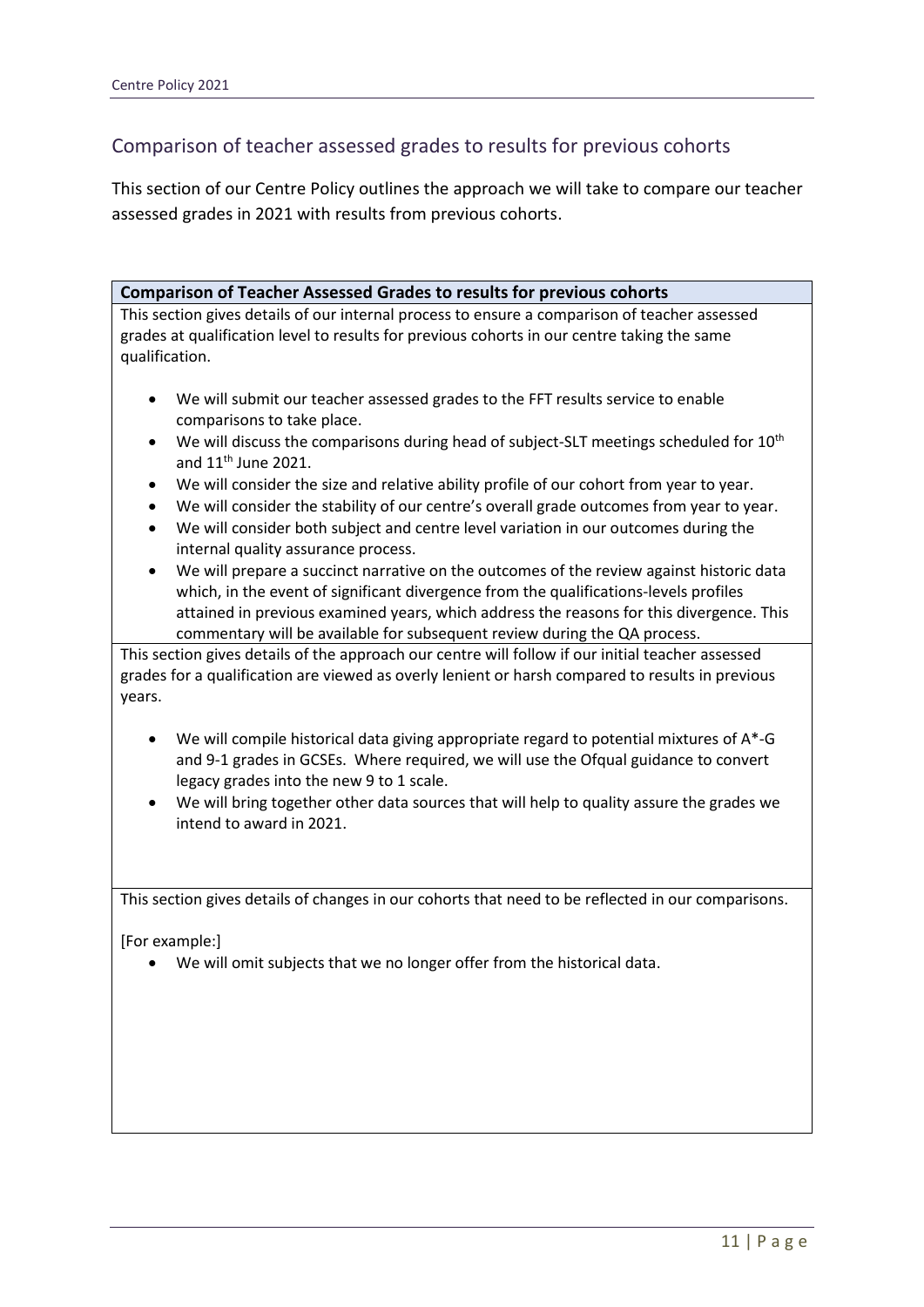### Access Arrangements and Special Considerations

This section of our Centre Policy outlines the approach our centre will take to provide students with appropriate access arrangements and consider mitigating circumstances in particular instances.

**Reasonable adjustments and mitigating circumstances (special consideration)** This section gives details of our approach to access arrangements and mitigating circumstances (special consideration). • Where students have agreed access arrangements or reasonable adjustments (for example a reader or scribe) we will make every effort to ensure that these arrangements are in place when assessments are being taken.

- Where an assessment has taken place without an agreed reasonable adjustment or access arrangement, we will remove that assessment from the basket of evidence and alternative evidence obtained.
- Where illness or other personal circumstances might have affected performance in assessments used in determining a student's standard of performance, we will take account of this when making judgements.
- We will record, as part of the Assessment Record, how we have incorporated any necessary variations to take account of the impact of illness or personal circumstances on the performance of individual students in assessments.
- To ensure consistency in the application of Special Consideration, we will ensure all teachers have read and understood the document:  $JCQ - A$  guide to the special [consideration process, with effect from 1 September 2020](https://www.jcq.org.uk/wp-content/uploads/2020/08/A-guide-to-the-spec-con-process-202021-Website-version.pdf)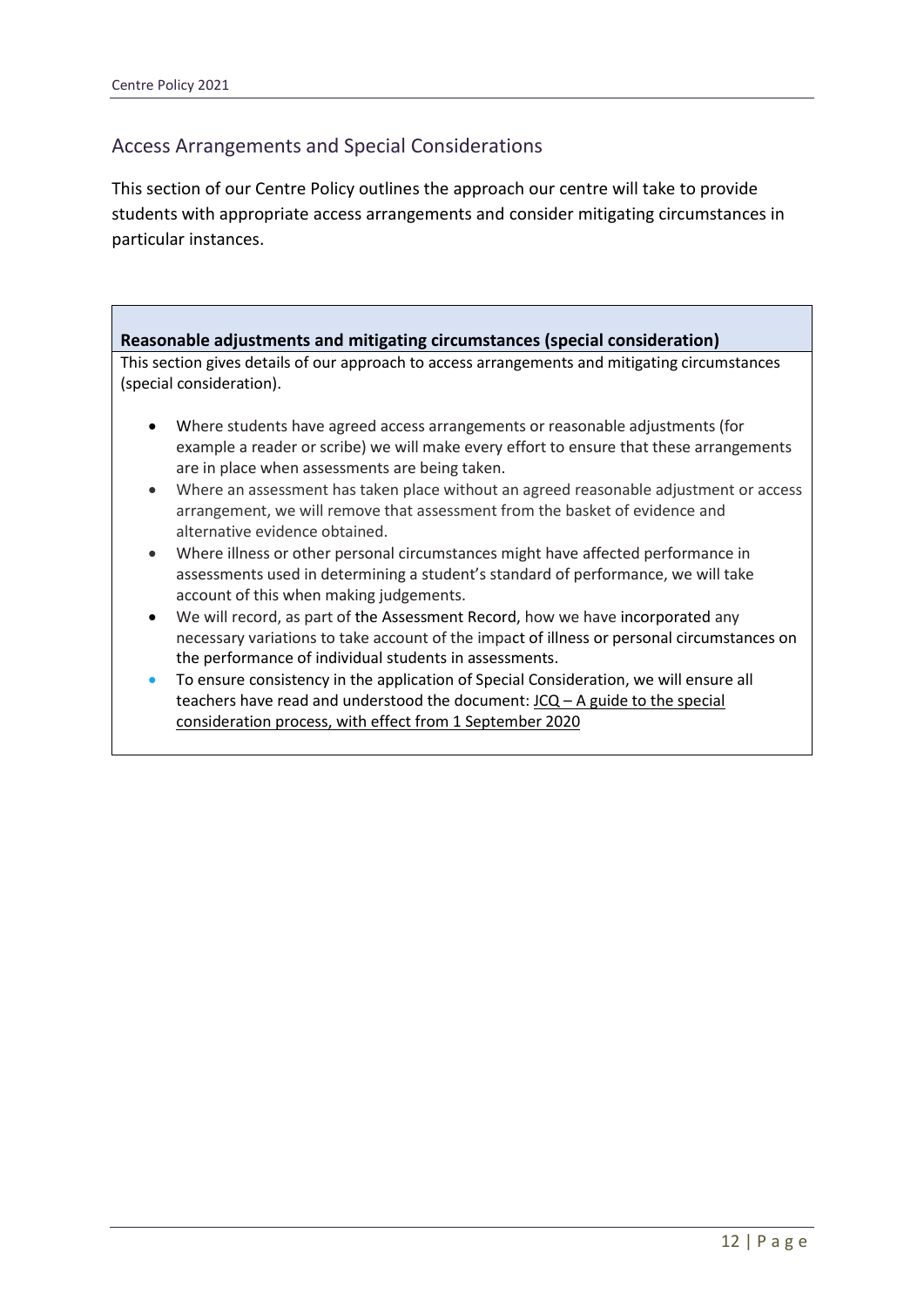### Addressing disruption/differential lost learning (DLL)

#### B. **Addressing Disruption/Differentiated Lost Learning (DLL)**

This section gives details of our approach to address disruption or differentiated lost teaching.

• Teacher assessed grades will be determined based on evidence of the content that has been taught and assessed for each student.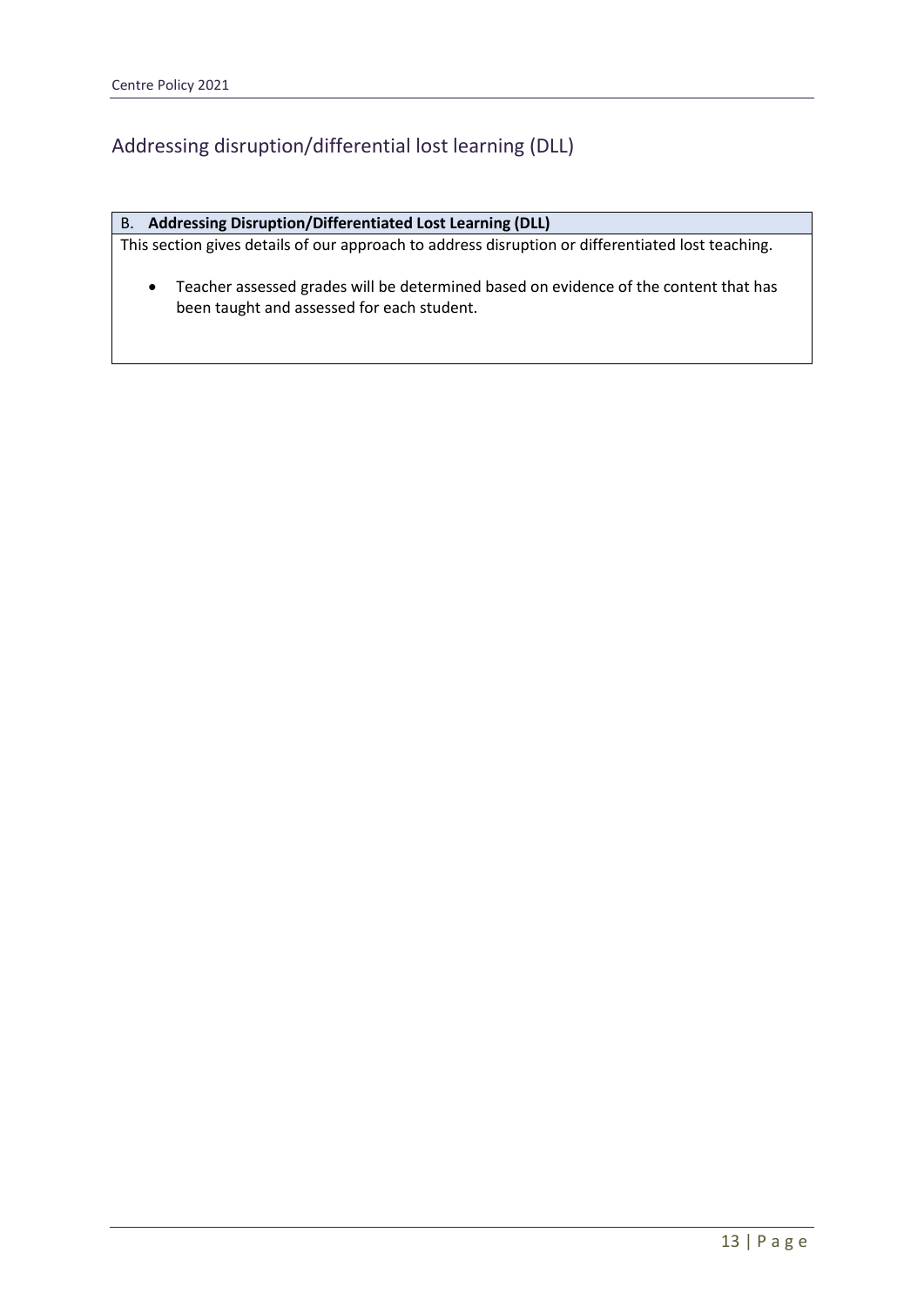### **Objectivity**

This section of our Centre Policy outlines the arrangements in place to ensure objectivity of decisions.

### **Objectivity**

This section gives a summary of the arrangements in place within our centre in relation to objectivity.

Staff will fulfil their duties and responsibilities in relation to relevant equality and disability legislation.

Senior Leaders, Heads of Department and Centre will consider:

- sources of unfairness and bias (situations/contexts, difficulty, presentation and format, language, conditions for assessment, marker preconceptions);
- how to minimise bias in questions and marking and hidden forms of bias); and
- Bias in teacher assessed grades.

To ensure objectivity, all staff involved in determining teacher assessed grades will be made aware that:

- unconscious bias can skew judgements;
- the evidence presented should be valued for its own merit as an indication of performance and attainment;
- teacher assessed grades should not be influenced by candidates' positive or challenging personal circumstances, character, behaviour, appearance, socio-economic background, or protected characteristics;
- unconscious bias is more likely to occur when quick opinions are formed; and
- Our internal standardisation process will help to ensure that there are different perspectives to the quality assurance process.
- Subjects will be asked to mark assessment materials produced during the formal assessment window anonymously.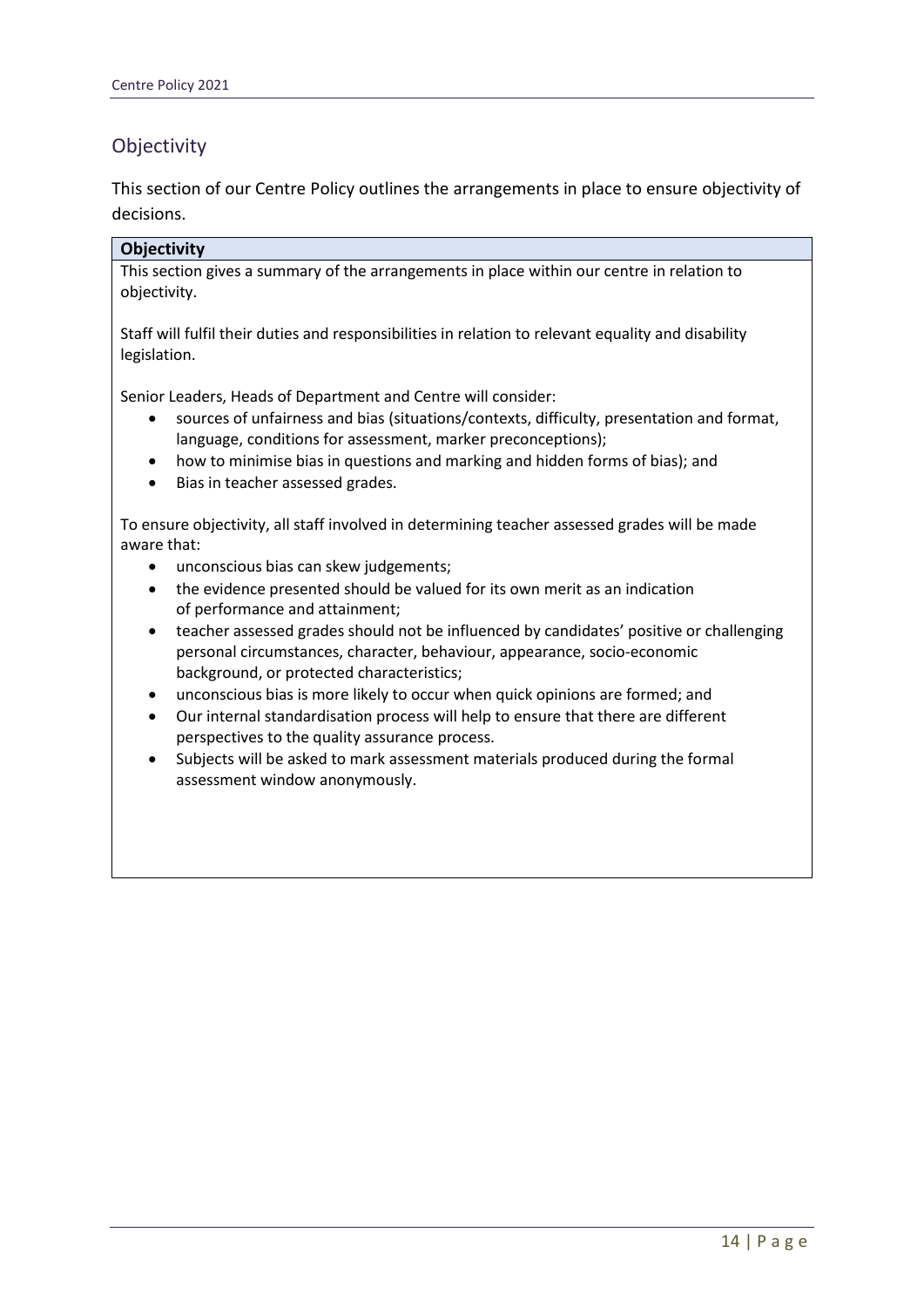### Recording decisions and retention of evidence and data

This section of our Centre Policy outlines our arrangements to recording decisions and to retaining evidence and data.

- We will ensure that the grades accurately reflect the evidence submitted.
- We will ensure that evidence is retained electronically or on paper in a secure centrebased system that can be readily shared with our awarding organisation(s).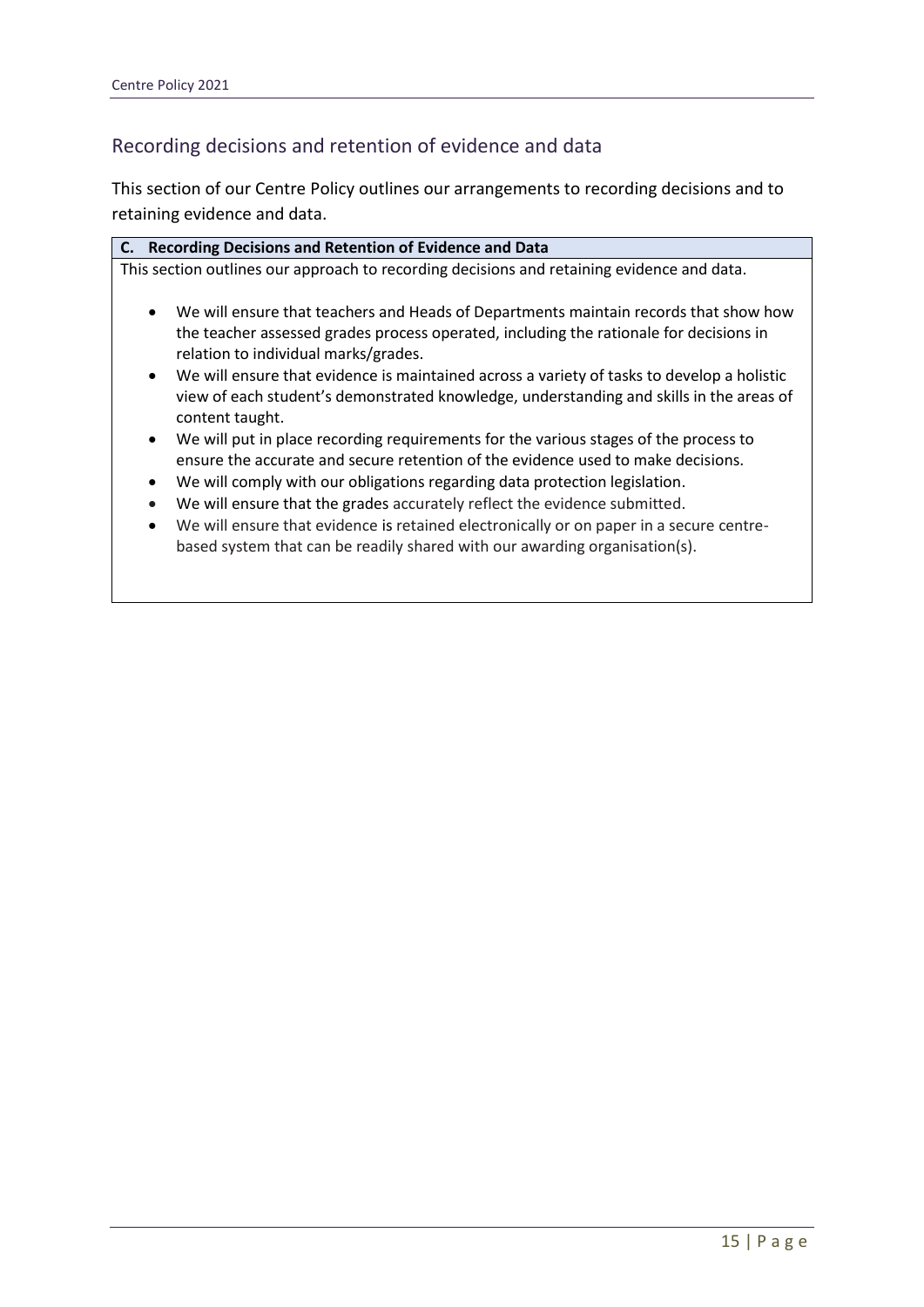### Authenticating evidence

#### **D. Authenticating evidence**

This section of our Centre Policy details the mechanisms in place to ensure that teachers are confident in the authenticity of evidence, and the process for dealing with cases where evidence is not thought to be authentic.

- All assessment evidence is to be produced in school, with appropriate supervision and levels of control from our teachers.
- It is understood that awarding organisations will investigate instances where it appears evidence is not authentic. We will follow all guidance provided by awarding organisations to support these determinations of authenticity.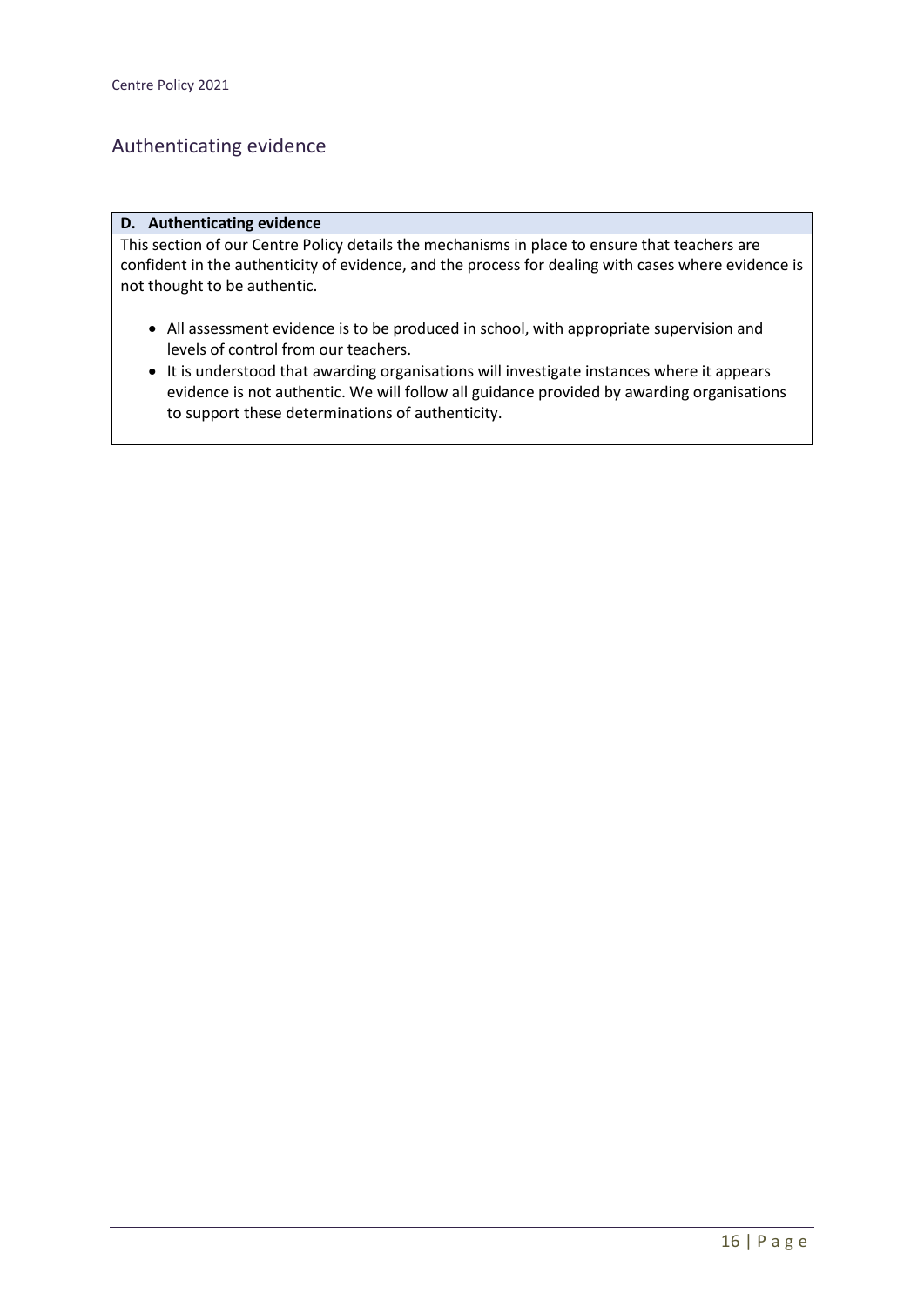### Confidentiality, malpractice and conflicts of interest

### *Confidentiality*

*This section of our Centre Policy outlines the measures in place to ensure the confidentiality of the grades our centre determines, and to make students aware of the range of evidence on which those grades will be based.*

#### **A. Confidentiality**

This section details the measures in place in our centre to maintain the confidentiality of grades, while sharing information regarding the range of evidence on which the grades will be based.

- All staff involved have been made aware of the need to maintain the confidentiality of teacher assessed grades.
- All teaching staff have been briefed on the requirement to share details of the range of evidence on which students' grades will be based, while ensuring that details of the final grades remain confidential.
- Relevant details from this Policy, including requirements around sharing details of evidence and the confidentiality requirements, have been shared with parents/guardians.

#### *Malpractice*

This section of our Centre Policy outlines the measures in place to prevent malpractice and other breaches of exam regulations, and to deal with such cases if they occur.

|                                                                                                 | <b>B.</b> Malpractice                                                                     |  |
|-------------------------------------------------------------------------------------------------|-------------------------------------------------------------------------------------------|--|
| This section details the measures in place in our centre to prevent malpractice and, where that |                                                                                           |  |
| proves impossible, to handle cases in accordance with awarding organisation requirements.       |                                                                                           |  |
|                                                                                                 |                                                                                           |  |
|                                                                                                 | Our general centre policies regarding malpractice, maladministration and conflicts of     |  |
|                                                                                                 | interest have been reviewed to ensure they address the specific challenges of delivery in |  |
|                                                                                                 | summer 2021.                                                                              |  |
|                                                                                                 | All staff involved have been made aware of these policies, and have received training in  |  |
|                                                                                                 | them as necessary.                                                                        |  |
| $\bullet$                                                                                       | All staff involved have been made aware of the specific types of malpractice which may    |  |
|                                                                                                 | affect the Summer 2021 series including:                                                  |  |
| $\circ$                                                                                         | breaches of internal security;                                                            |  |
| $\circ$                                                                                         | deception;                                                                                |  |
| $\circ$                                                                                         | improper assistance to students;                                                          |  |
| $\circ$                                                                                         | failure to appropriately authenticate a student's work;                                   |  |
| $\circ$                                                                                         | over direction of students in preparation for common assessments;                         |  |
| $\circ$                                                                                         | allegations that centres submit grades not supported by evidence that they know to be     |  |
|                                                                                                 | inaccurate;                                                                               |  |
| $\circ$                                                                                         | centres enter students who were not originally intending to certificate a grade in the    |  |
|                                                                                                 | Summer 2021 series;                                                                       |  |
|                                                                                                 |                                                                                           |  |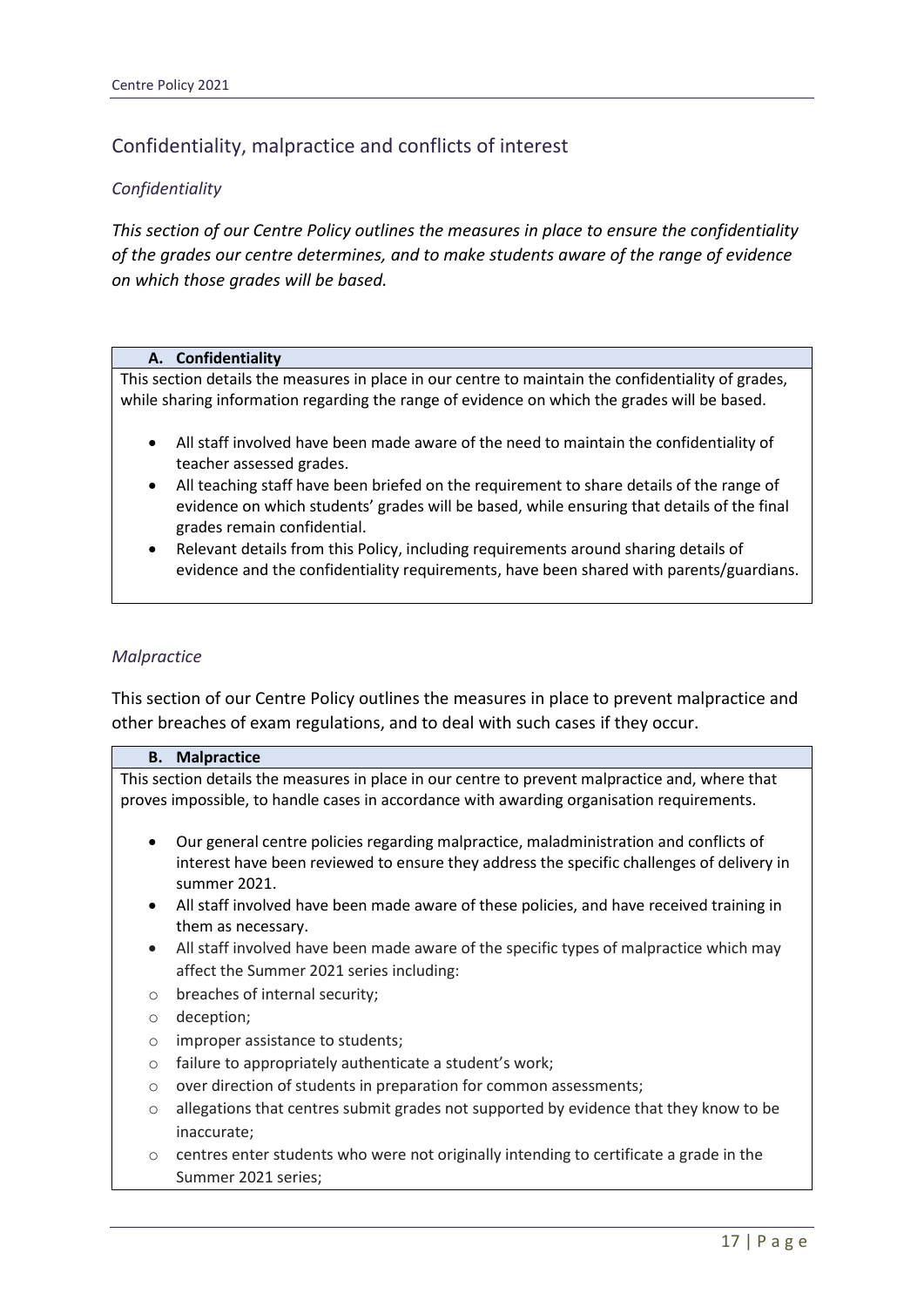- o failure to engage as requested with awarding organisations during the External Quality Assurance and appeal stages; and
- o Failure to keep appropriate records of decisions made and teacher assessed grades.

### *Conflicts of Interest*

This section of our Centre Policy outlines the measures in place to address potential conflicts of interest.

### **C. Conflicts of Interest**

This section details our approach to addressing conflicts of interest, and how we will respond to such allegations.

- To protect the integrity of assessments, all staff involved in the determination of grades must declare any conflict of interest such as relationships with students to our Head of Centre for further consideration.
- Our Head of Centre will take appropriate action to manage any conflicts of interest arising with centre staff in accordance with the JCQ documents - [General Regulations](https://www.jcq.org.uk/wp-content/uploads/2020/09/Gen_regs_approved_centres_20-21_FINAL.pdf)  [for Approved Centres, 1 September 2020 to 31 August 2021.](https://www.jcq.org.uk/wp-content/uploads/2020/09/Gen_regs_approved_centres_20-21_FINAL.pdf)
- We will also carefully consider the need if to separate duties and personnel to ensure fairness in later process reviews and appeals.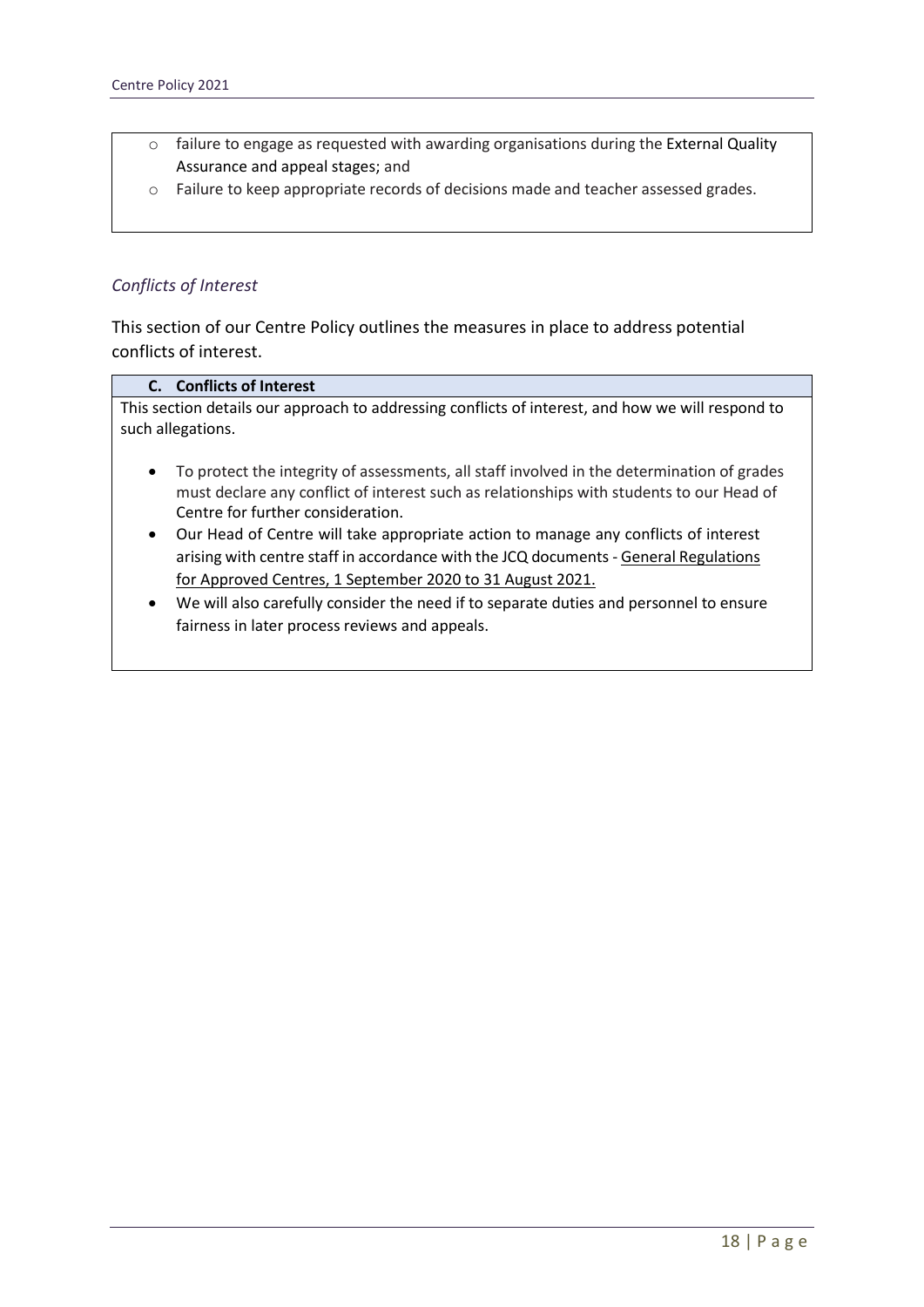### Exam board sampling

This section of our Centre Policy outlines the arrangements in place to comply with awarding organisation arrangements for exam board sampling of teacher assessed grades in a timely and effective way.

#### **A. Exam board sampling**

This section outlines the arrangements we have in place to ensure the relevant documentation and assessment evidence can be provided in a timely manner for the purposes of Exam board sampling, and that staff can be made available to respond to enquiries.

- All staff involved have been made aware of the awarding organisation requirements for Exam board sampling as set out in the **JCQ Guidance**.
- All necessary records of decision-making in relation to determining grades have been properly kept and can be made available for review as required.
- All student evidence on which decisions regarding the determination of grades has been retained and can be made available for review as required.
- Instances where student evidence used to decide teacher assessed grades is not available, for example where the material has previously been returned to students and cannot now be retrieved, will be clearly recorded on the appropriate documentation.
- All staff involved have been briefed on the possibility of interaction with awarding organisations during the different stages of the exam board sampling process and can respond promptly and fully to enquiries, including attendance at Virtual Visits should this prove necessary.
- Arrangements are in place to respond fully and promptly to any additional requirements/reviews that may be identified as a result of the exam board sampling process.
- Staff have been made aware that a failure to respond fully and effectively to such additional requirements may result in further action by the awarding organisations, including the withholding of results.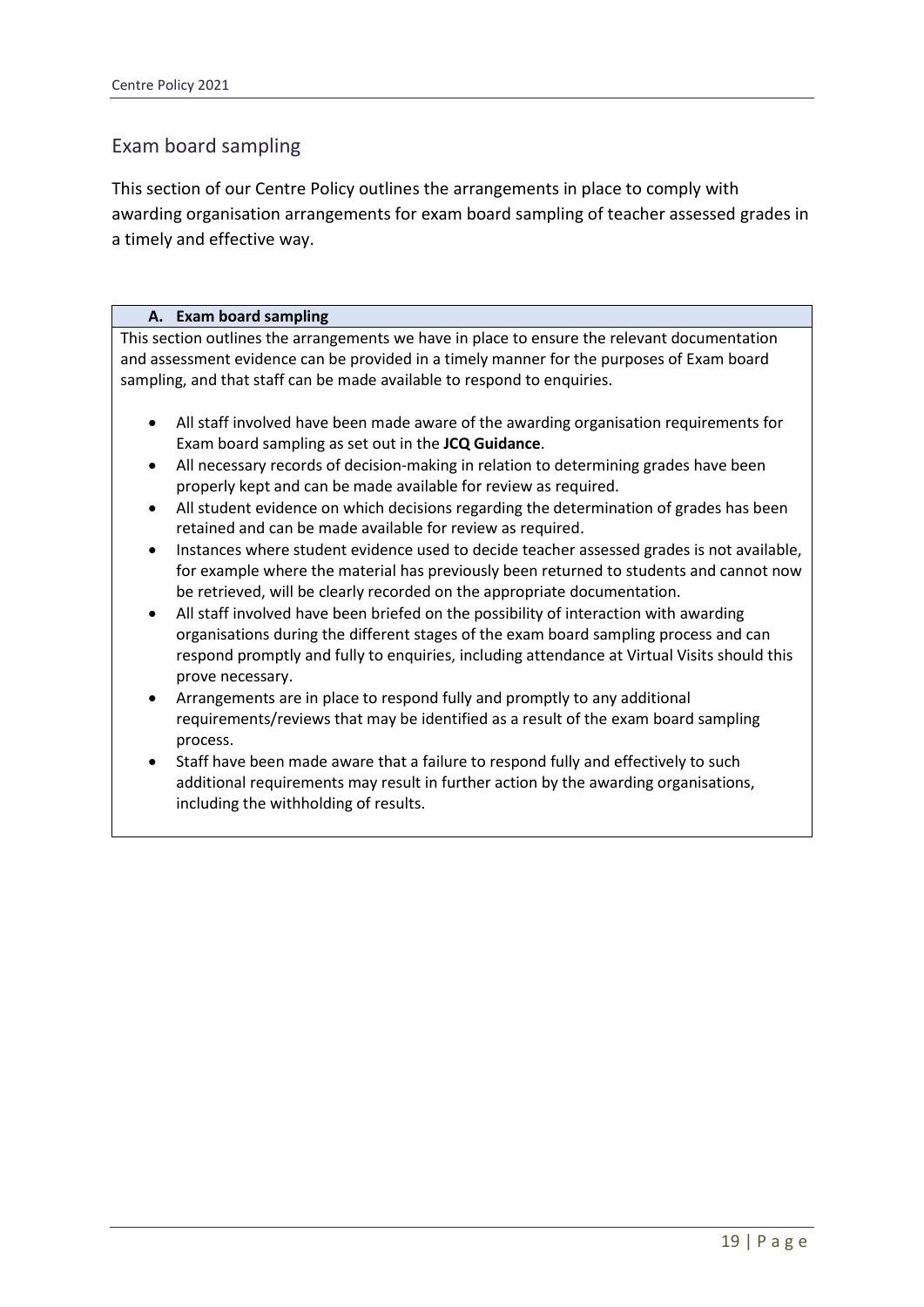### Results

This section of our Centre Policy outlines our approach to the receipt and issue of results to students and the provision of necessary advice and guidance.

#### **A. Results**

This section details our approach to the issue of results to students and the provision of advice and guidance.

- All staff involved have been made aware of the specific arrangements for the issue of results in summer 2021, including the issuing of GCSE results.
- Arrangements will be made to ensure the necessary staffing, including exams office and support staff, to enable the efficient receipt and release of results to our students.
- Arrangements will be in place for the provision of all necessary advice, guidance and support, including pastoral support, to students on receipt of their results.
- Such guidance will include advice on the appeals process in place in 2021 (see below).
- Appropriate staff will be available to respond promptly to any requests for information from awarding organisations, for example regarding missing or incomplete results, to enable such issues to be swiftly resolved.
- Parents/guardians have been made aware of arrangements for results day.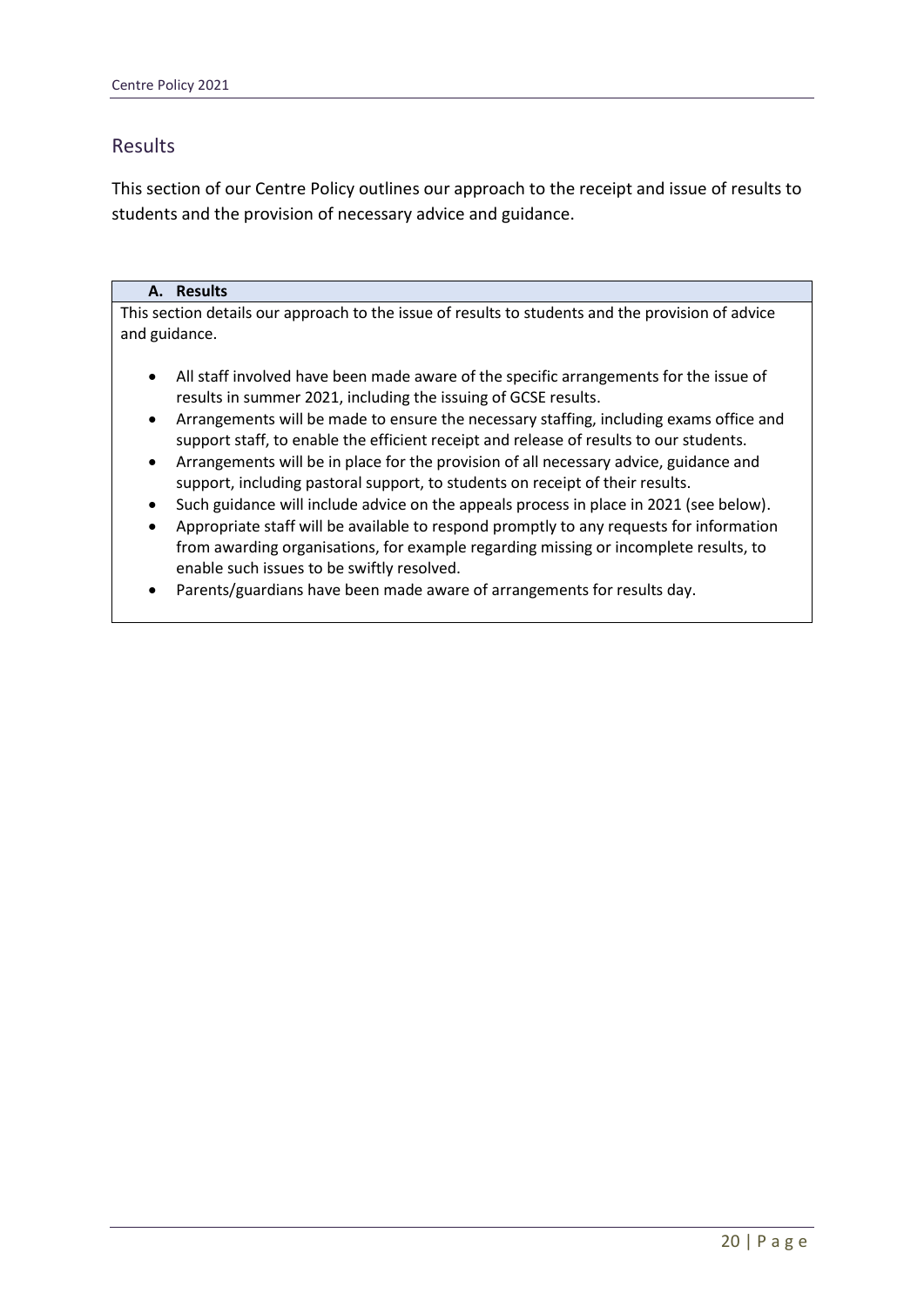### Appeals

This section of our Centre Policy outlines our approach to Appeals, to ensure that they are handled swiftly and effectively, and in line with JCQ requirements.

#### **A. Appeals**

This section details our approach to managing appeals, including Centre Reviews, and subsequent appeals to awarding organisations.

- All staff involved have been made aware of the arrangements for, and the requirements of, appeals in summer 2021, as set out in the **JCQ Guidance**.
- Internal arrangements will be in place for the swift and effective handling of Centre Reviews in compliance with the requirements.
- All necessary staff have been briefed on the process for, and timing of, such reviews, and will be available to ensure their prompt and efficient handling.
- Learners have been appropriately guided as to the necessary stages of appeal.
- Arrangements will be in place for the timely submission of appeals to awarding organisations, including any priority appeals, for example those on which university places depend.
- Arrangements will be in place to obtain the written consent of students to the initiation of appeals, and to record their awareness that grades may go down as well as up on appeal.
- Appropriate information on the appeals process will be provided to parents/carers.